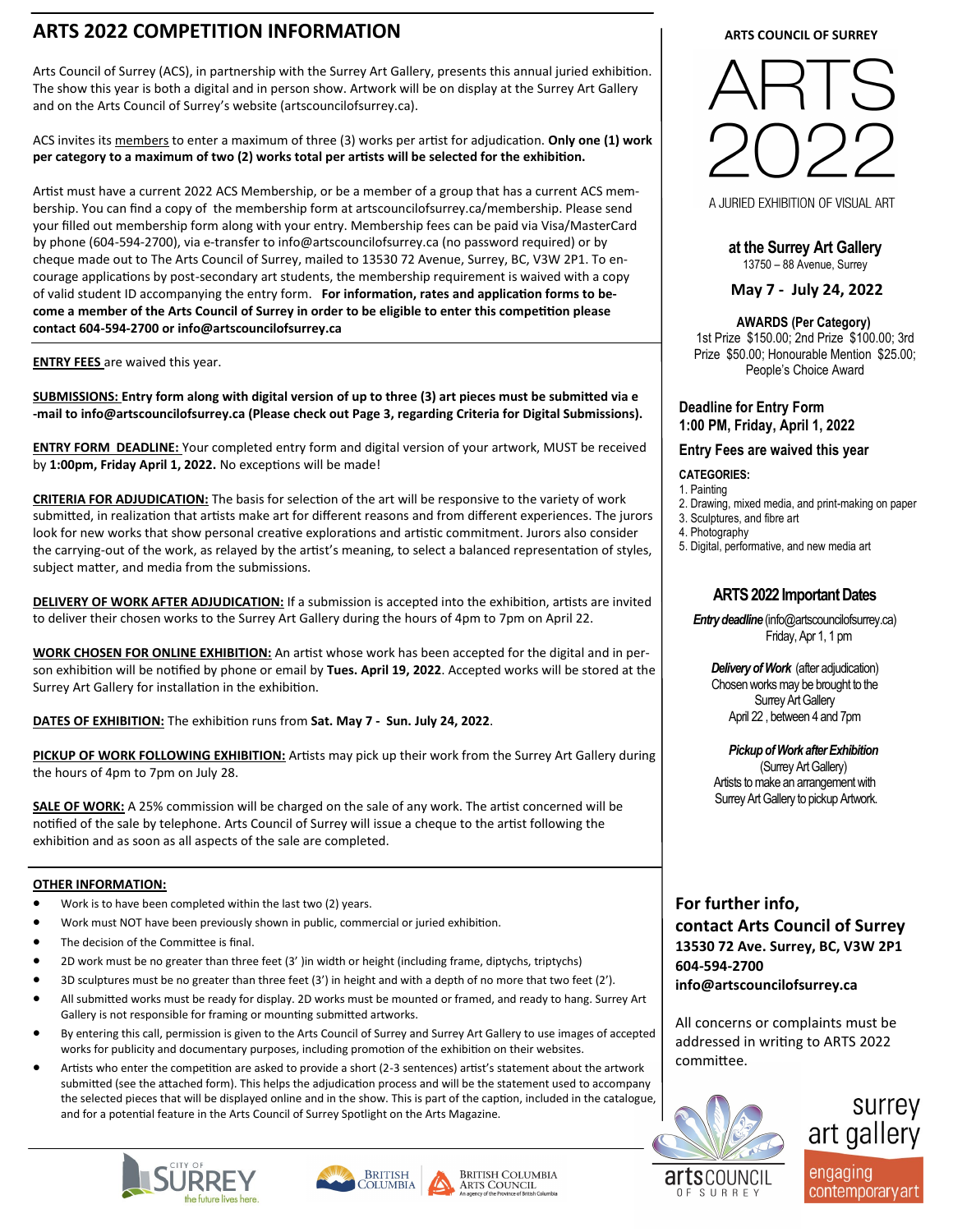|                                                                           | <b>ARTS 2022 ENTRY FORM</b>                                                                                                                                 |  |                             |
|---------------------------------------------------------------------------|-------------------------------------------------------------------------------------------------------------------------------------------------------------|--|-----------------------------|
|                                                                           |                                                                                                                                                             |  |                             |
|                                                                           |                                                                                                                                                             |  |                             |
|                                                                           | 2022 Arts Council of Surrey Membership status: I am a(n): □ Individual Member □ Associate Member □ Student                                                  |  |                             |
|                                                                           |                                                                                                                                                             |  |                             |
|                                                                           | Please fill out the following information for each art piece you are submitting.                                                                            |  |                             |
|                                                                           |                                                                                                                                                             |  |                             |
|                                                                           |                                                                                                                                                             |  |                             |
|                                                                           |                                                                                                                                                             |  |                             |
| Detailed Medium (e.g. Acrylic on canvas, c-print on dibond panel):        |                                                                                                                                                             |  |                             |
|                                                                           | Category: □ 1. Painting □ 2. Drawing, mixed media, & print-making □ 3. Sculptures, & fibre art □ 4. Photography □ 5. Digital, performative, & new media art |  |                             |
|                                                                           |                                                                                                                                                             |  |                             |
|                                                                           |                                                                                                                                                             |  |                             |
|                                                                           |                                                                                                                                                             |  |                             |
|                                                                           | <b>Submission 2</b>                                                                                                                                         |  |                             |
|                                                                           |                                                                                                                                                             |  |                             |
|                                                                           |                                                                                                                                                             |  |                             |
| Detailed Medium (e.g. Acrylic on canvas, c-print on dibond panel):        |                                                                                                                                                             |  |                             |
|                                                                           | Category: □ 1. Painting □ 2. Drawing, mixed media, & print-making □ 3. Sculptures, & fibre art □ 4. Photography □ 5. Digital, performative, & new media art |  |                             |
|                                                                           |                                                                                                                                                             |  |                             |
| Artist Statement (2-3 sentences about piece. Write here or attach) ______ |                                                                                                                                                             |  |                             |
|                                                                           |                                                                                                                                                             |  |                             |
|                                                                           |                                                                                                                                                             |  |                             |
|                                                                           |                                                                                                                                                             |  |                             |
|                                                                           |                                                                                                                                                             |  |                             |
| Detailed Medium (e.g. Acrylic on canvas, c-print on dibond panel):        | and the control of the control of the control of the control of the control of the control of the control of the                                            |  | Size                        |
|                                                                           | Category: □ 1. Painting □ 2. Drawing, mixed media, & print-making □ 3. Sculptures, & fibre art □ 4. Photography □ 5. Digital, performative, & new media art |  |                             |
|                                                                           | Sale Price: \$                                                                                                                                              |  |                             |
|                                                                           |                                                                                                                                                             |  |                             |
|                                                                           |                                                                                                                                                             |  |                             |
|                                                                           | I understand the terms of this competition as outlined in the Arts 2022 competition information Sheet and agree to abide by them.                           |  |                             |
|                                                                           |                                                                                                                                                             |  |                             |
| # of Works ______                                                         | Entry Fees have been waived for this year's competition.                                                                                                    |  |                             |
|                                                                           | We would appreciate your help. Can ACS contact you to volunteer for Receiving/Releasing $\Box$ Yes $\Box$ No                                                |  | surrey<br>art gallery       |
|                                                                           | For further information contact: Administrator, Arts Council of Surrey 604-594-2700   info@artscouncilofsurrey.ca                                           |  | engaging<br>contemporaryart |